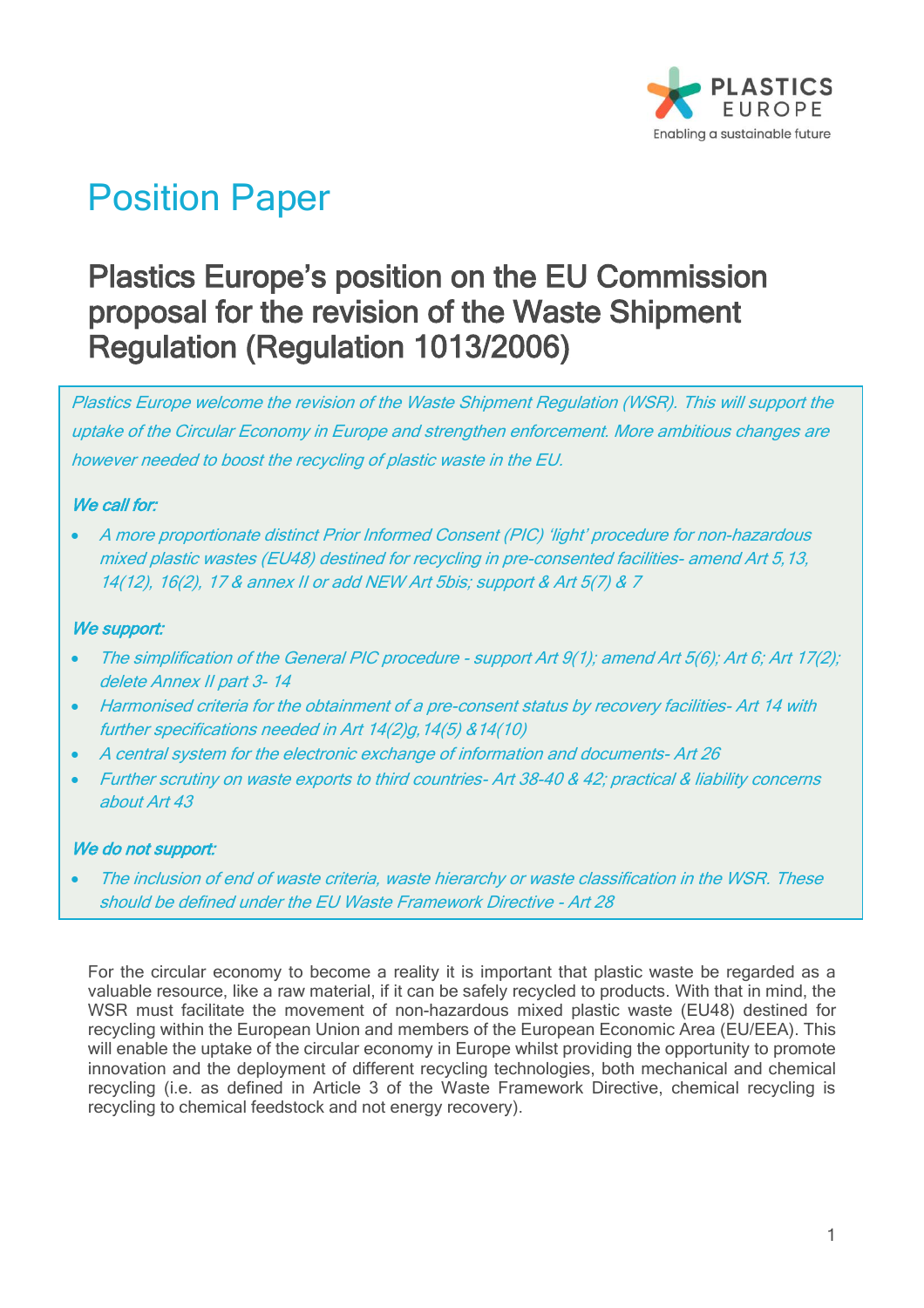

Plastics Europe is also supportive of regulatory measures to only allow extra-EU/EEA shipments of non-hazardous plastic wastes (B3011) to countries with which the EU has a plastic waste related (Basel Convention Article 11) agreement.

We strongly believe that the combination of a 'light PIC' for EU48 waste destined for recycling in preconsented facilities and additional controls for extra-EU movement of plastic waste including nonhazardous plastic waste (B3011) would greatly contribute to enhance the recycling of plastic waste on a high technical standard within the EU.

In view of interinstitutional negotiations, we wish to express our views on the following elements of the legislative proposal:

#### 1. A distinct PIC 'light' procedure for EU 48 waste destined for recycling in pre-consented facilities: Amend Art 5, 13, 14(12), 16(2), 17 & Annex II or add new Art 5bis

Plastics Europe recognises the EU Commission efforts to simplify the procedural framework governing shipment of waste within the Europe Union and EEA countries.

We are however convinced that Art 5 and related requirements in Art 13, 14(12), 16(2), 17 & Annex II are disproportionate and could hamper the uptake of the circular economy for plastics in Europe by delaying or even blocking intra-EU/EEA waste shipment. This is because the same Prior Informed Consent procedure applies with no distinction to both non-hazardous mixed plastic waste (EU48) and hazardous waste. To resolve this, we propose to include in Art 5 (or as a separate Art 5bis) a simplified distinct PIC procedure (PIC 'light') for EU48 waste destined for recycling in pre-consented facilities. This would still be fully compliant with the Basel Convention and would enhance recycling of EU48 waste under safe conditions.

In addition, we propose to simplify the General PIC procedure to remove some of the existing administration burden which is causing unnecessary delays to all waste shipments (see point 2).

#### The distinct PIC 'light' procedure for EU48 waste destined for recycling in pre-consented facilities should contain the following:

- A standard insurance as an alternative to the financial guarantee support Art.5(7) and 7. Its cost should reflect the potential risk of the waste, i.e. non-hazardous mixed plastics waste shipped within the EU/EEA should not be subject to the same insurance cost and procedural barriers as hazardous waste.
- A single legal entity to control shipments with similar characteristics, and which originate from multiple locations - Art 13.
- Flexibility on routing, transport mode and volume (e.g. of up to 10% extra volume) providing carriers have a license to operate from EU Member States/EEA countries (possibly under an EU register which Plastics Europe would support) – amend Art 17.
- An extension of the validity of the General Notification from 3 to 5 years Art. 14(12).
- An exhaustive list of additional information in a new part 4 in Annex II. This will ensure consistency and more predictability across Member States therefore avoiding unnecessary and costly delays.
- No Art 16(2) requirements (i.e. "the notifier shall provide the actual date of shipment and complete the movement document, at least one working day before the shipment starts"). These create an overly stringent control adding administrative burden with no additional protection and are therefore not appropriate for non-hazardous waste such as EU48. These requirements could ultimately undermine efforts to create an optimum supply chain for an intra-EU/EEA plastic waste recycling market. Art 16(2) requirements should therefore not apply to EU48 waste.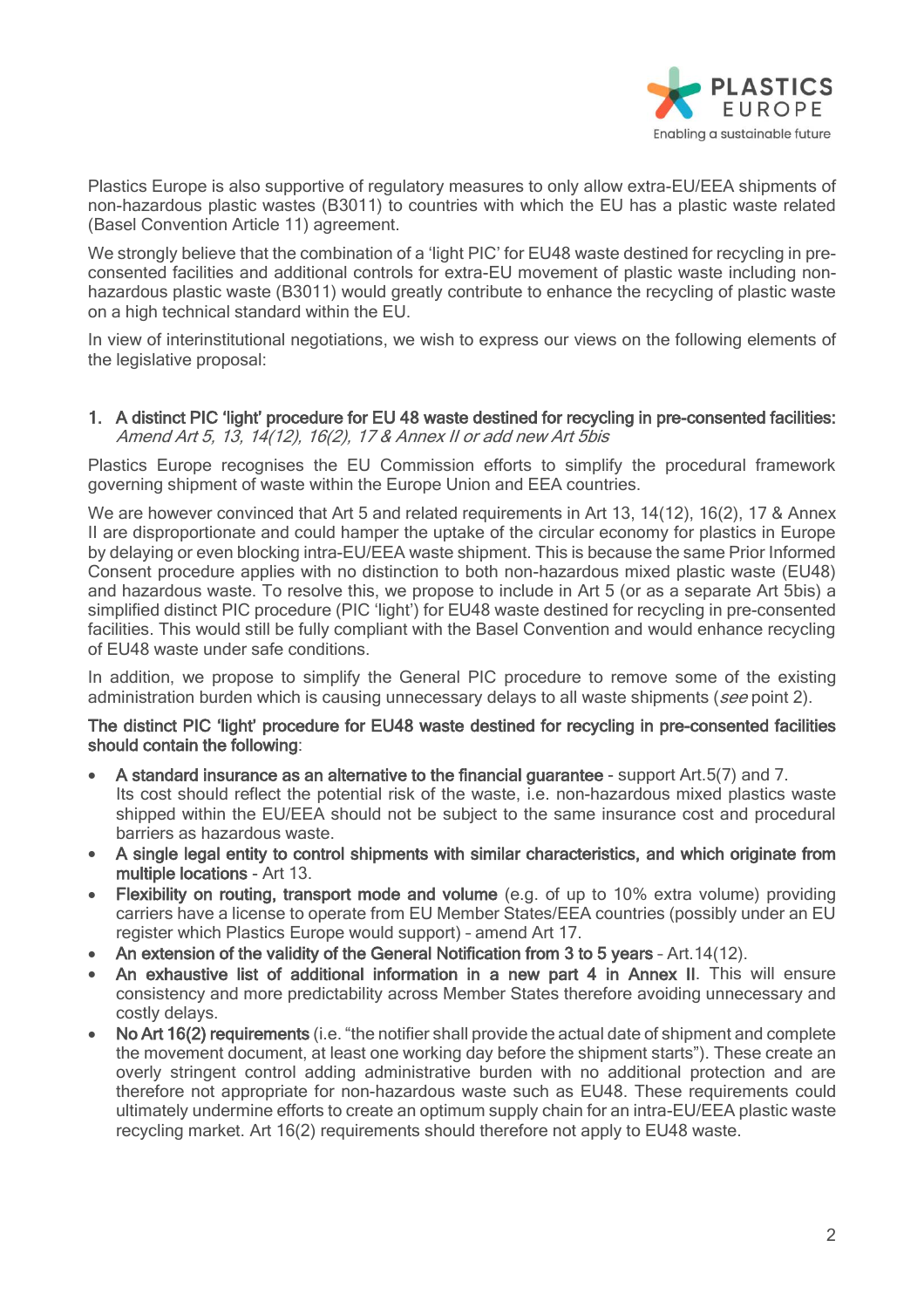

#### 2. General PIC procedure simplification to improve efficiency and enhance recovery of waste: Support Art 9(1); amend Art 5(6); Art 6; Art 17(2); delete Annex II part 3- 14

In addition to the establishment of a PIC 'light' procedure, Plastics Europe support further improvements to the General PIC procedure.

We welcome the 30-day limit for (tacit) consent from competent authorities of dispatch and transit and propose to extend it also to destination countries – Support Art 9(1).

We would welcome guidelines to clarify of what is meant by "evidence of contract or a declaration certifying its existence to be provided to authorities" to ensure consistency of implementation- amend Art.5(6) and 6.

For the sake of efficiency, we propose that changes in shipment which do not have safety impacts no longer trigger a systematic new notification nor consent. Instead, flexibility regarding routing, transport mode and volume (e.g. by allowing up to 10% extra volume) should be allowed, providing carriers have a license to operate from EU Member States/EEA countries (possibly under an EU register which Plastics Europe would support) – amend Art 17(2).

Part 3 of Annex II should contain an exhaustive list of additional information and documentation that may be requested by the competent authorities. This will ensure consistency and more predictability across member states therefore avoiding unnecessary and costly delays - Delete point 14.

3. Pre-consented facilities for recovery: Support Art 14 with further specifications needed in Art 14(2)g,14(5) & 14(10)

We welcome the improvements made in the Commission proposal including:

- Art 14(3)- delegated act to harmonise the criteria for obtaining a pre-consented status.
- Art 14(5)-45 days for approval of pre-consented status.
- Art 14(16)- 7-year validity of pre-consented status, processing notifications within 7 days.

Further improvements could be considered to the following:

- Art 14(2)g to specify the type of evidence that is needed for 'legal or natural person'.
- Art. 14(5) to specify that the Competent Authority should communicate its decision on the request within 45 days.
- Art 14(10) to specify the reasons for shortening or revoking the pre-consented status.

#### 4. Central system for the electronic exchange of information and documents: Support Art 26

The central system will simplify the notification process while ensuring traceability of waste shipment and reporting. With this mind, it is important to ensure a harmonised approach and data security. We therefore recommend that priority is given to the development and timely adoption of the Implementing Act in article 26(4) with the objective to enable interoperability of central and national systems for data exchange. In addition, existing, well- functioning national and international solutions should be taken into consideration.

#### 5. Waste exports to third countries including OECD countries: Support Art 38-40 & 42; practical and liability concerns about Art 43

Plastics Europe is supportive of regulatory measures to only allow extra-EU/EEA shipments of nonhazardous plastic wastes (B3011) to countries with which the EU has a plastic waste related (Basel